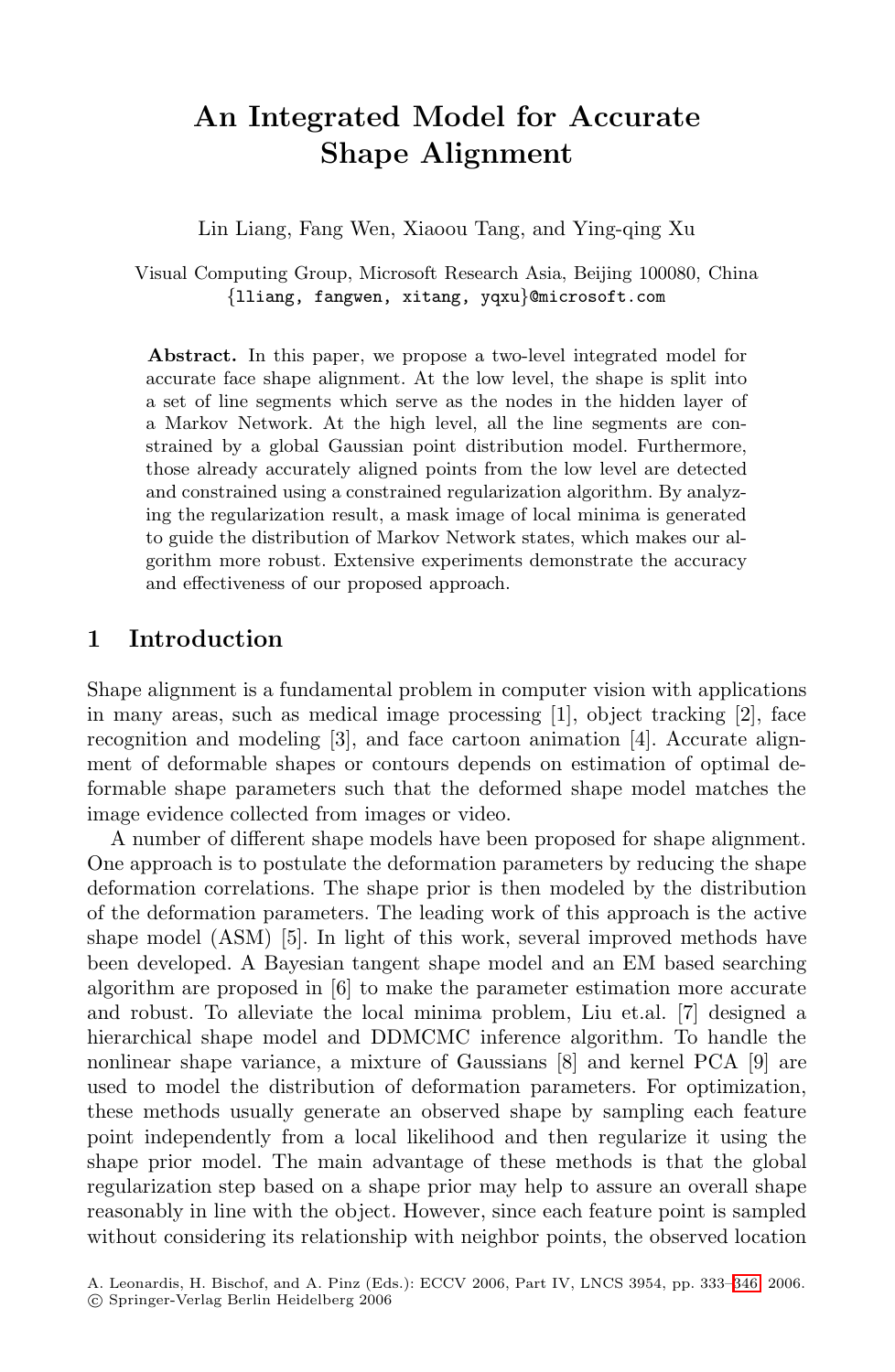of each individual point is very sensitive to noise. To avoid the influence of the faraway outliers, some works such as [10] imposed a simple smoothness constraint between the neighbor points and used Dynamic Programming (DP) to find an observed optimal shape. Unfortunately, the observed shape optimized by DP was still directly regularized by the PCA shape model. The problem is that the regularized shape is usually placed at a mean position with the minimal sum of points distance to the observed optimal shape. Thus it cannot guide each "bad" point of observed shape to the accurate location. Moreover, it may even drag away the already accurately aligned points. Therefore, alignment accuracies of these methods are in general insufficient for many applications.

Recently, a different type of shape alignment method based on the Markov Random Field model has been proposed [11]. In this method, each feature point is considered as a node in a graph, and a link is set between each pair of feature points with the interaction energy designed to impose the local structure constraints between them. The benefit of such a model is that the shape prior is distributed in a Markov network of components and the image observation is still distributed by modeling the image likelihood of each individual component. The close interaction between the local image observation and structure constraints leads to far more accurate local shape estimation. The shortcoming of such an approach is that it models the shape only in a local neighborhood. Such a low level model cannot capture high level semantics in the shape. The lack of a global shape prior often leads the methods to nonstable results.

In this paper, by combining the advantages of the above two approaches, we propose an integrated model for accurate shape alignment. At the low level, the shape is modeled as a Markov Network with simple structure to effectively capture the local geometry constraints. At the high level, a global points distribution model based on PCA is adopted to regularize the inferred shape from the Markov Network. In order to avoid a decrease in accuracy during regularization, a constrained regularization algorithm is developed to keep the "good" point positions. The information from the global model is also fed back to the next Markov Network inference step by a mask image to guide the distribution of Markov Network states. This scheme effectively prevents the Markov Network from sticking to the local minima. The accuracy of the proposed approach has been demonstrated by extensive experiments.

# **2 A Two-Level Shape Model**

In this section, we present a two-level model for shape alignment. The shape is split into a set of line segments and modeled as a Markov Network with simple structure to make the searching stage more effective and robust. At the same time, all the line segments are correlated through a global point distribution model to guarantee a globally reasonable shape.

### **2.1 Low Level Shape Model Based on Markov Network**

Assuming that a shape **S** is described by N feature points  $(x_i, y_i)$  in the image, we can represent it by a 2N-dimensional vector  $S = \{(x_i, y_i), i = 1, ..., N\}.$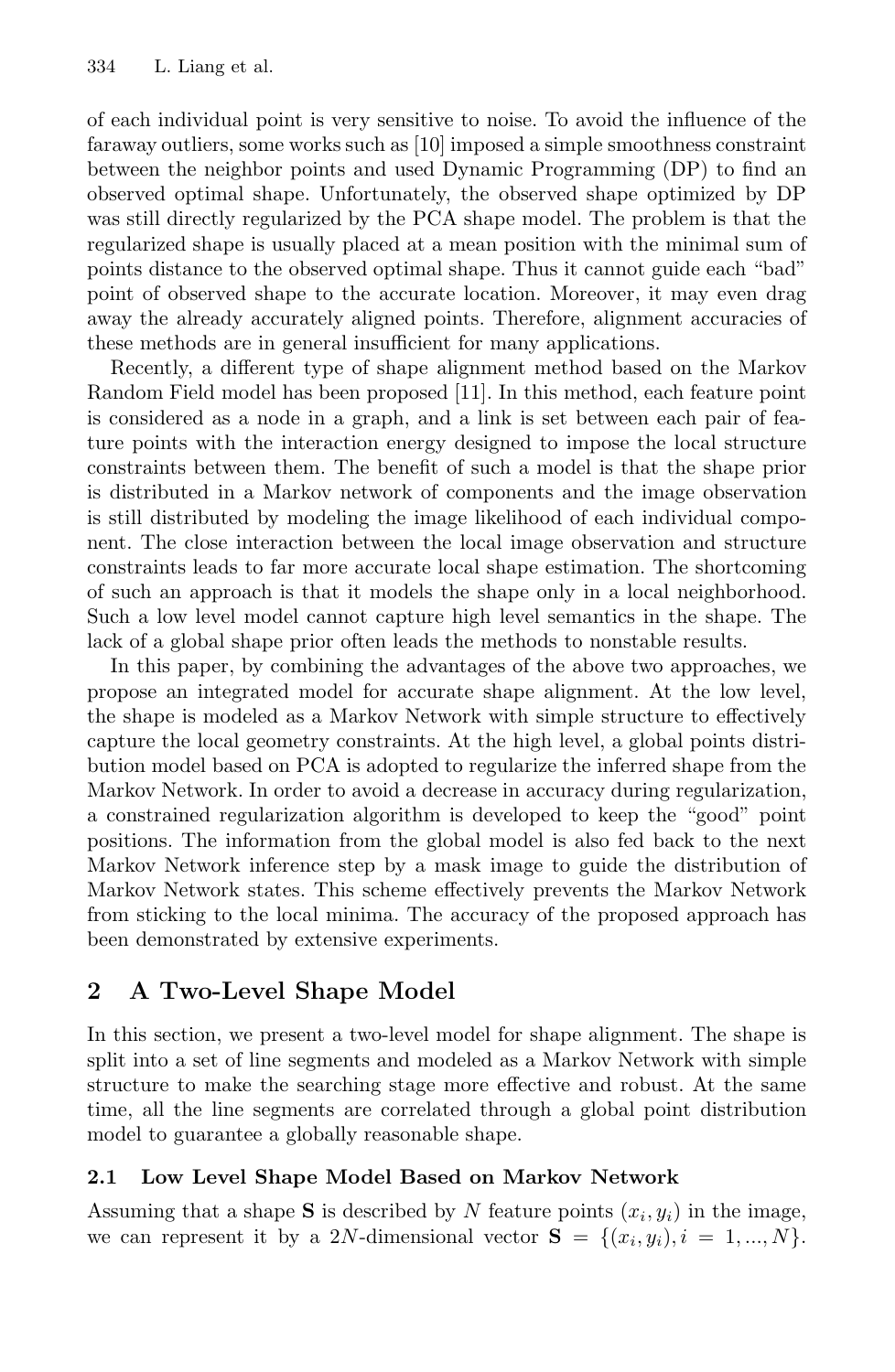We break the shape **S** into a set of line segments by the feature points. The parameters of each line segment  $q_i$  are the coordinates of its two endpoints  $\mathbf{q}_i = [\mathbf{w}_i^s, \mathbf{w}_i^e]$ . As shown in Figure 1 (a), these line segments are the nodes in the hidden layer of the graph. If two nodes are correlated, there will be an undirected link between them. For a deformable shape, we put a link between the connected line segments.

Assuming the Markovian property among the nodes, the shape prior can be modeled as  $p(\mathbf{Q}), \mathbf{Q} = {\mathbf{q}_0, \mathbf{q}_1, ..., \mathbf{q}_K}$ , which is a Gibbs distribution and can be factorized as a product of all the potential functions over the cliques in the graph:

$$
p(\mathbf{Q}) = \frac{1}{Z} \prod_{c \in C} \psi_c(\mathbf{Q}_c)
$$
 (1)

where C is a collection of cliques in the graph and  $\mathbf{Q}_c$  is the set of variables corresponding to the nodes in clique  $c$ , and  $Z$  is the normalization constant or the partition function.

In the context of deformable shapes, we adopt a pairwise potential function  $\psi_{ij}(\mathbf{q}_i, \mathbf{q}_j)$  to present the constraint between two connected line segments. Thus we write the shape prior  $p(\mathbf{Q})$  as:

$$
p(\mathbf{Q}) = \frac{1}{Z} \prod_{(i,j) \in C^2} \psi_{ij}(\mathbf{q}_i, \mathbf{q}_j)
$$
 (2)

The pairwise potential function is defined by the constraints of the distance of two endpoints  $(\mathbf{w}_i^e \text{ and } \mathbf{w}_j^s)$  and the angle  $\gamma_{ij}$  between the two line segments, as illustrated in Figure 2:

$$
\psi_{ij}(\mathbf{q}_i, \mathbf{q}_j) = G(d_{ij}; 0, \sigma_{ij}^d) \cdot G(A_{ij}; \mu_{ij}^A, \sigma_{ij}^A)
$$
\n(3)

where  $d_{ij} = |\mathbf{w}_i^e - \mathbf{w}_j^s|$  is the distance between  $\mathbf{w}_i^e$  and  $\mathbf{w}_j^s$ ,  $A_{ij} = \sin(\gamma_{ij})$ , and  $\sigma_{ij}^d$  and  $\sigma_{ij}^A$  are variance parameters that control the tightness of the connectivity constraint.

Given the image observation I, as shown in Figure 1 (a), each segment  $q_i$  is also associated with its image observation, denoted as  $\Gamma_i$ . Assuming the local observation is independent of other nodes given  $q_i$ , the likelihood is factorized as:

$$
p(I|\mathbf{Q}) = \prod_{i} p_i(\Gamma_i|\mathbf{q}_i)
$$
\n(4)

Then the posterior can be factorized as:

$$
p(\mathbf{Q}|I) \propto \frac{1}{Z} \prod_{i} p_i(I_i|\mathbf{q}_i) \prod_{(i,j)\in C^2} \psi_{ij}(\mathbf{q}_i, \mathbf{q}_j)
$$
(5)

For a complex shape, such as the face that contains multiple parts (brows, eyes, etc.), only the connected line segments belonging to the same part are linked, as shown in Figure 1 (b). We do not add links between different parts. This will guarantee that the good parts (with strong local image observation) move to its accurate position while not being affected by other bad parts. Such a simple structure is also easy for inference. The global relationship between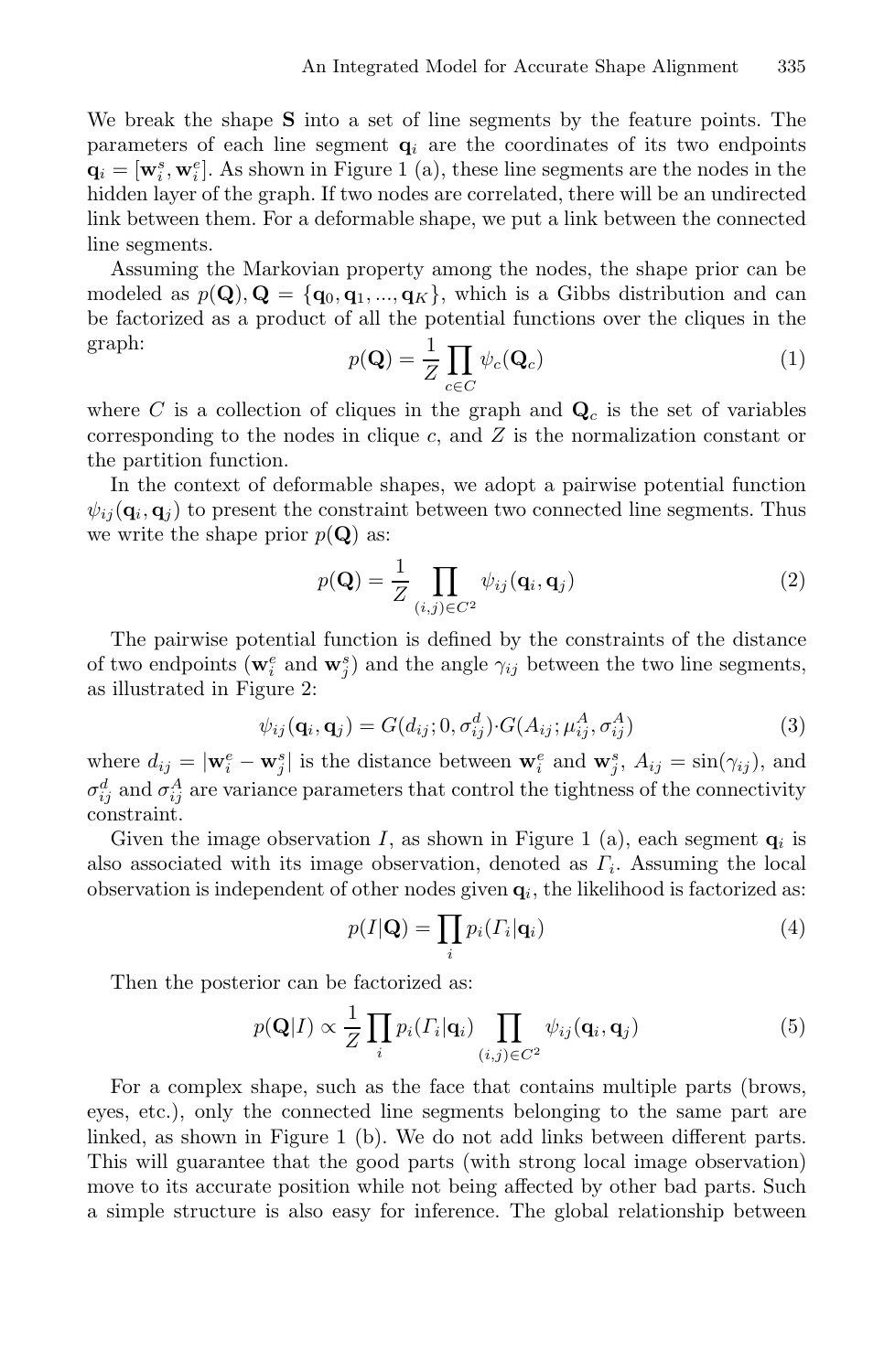

**Fig. 1.** The Markov Network for face. (a) The graph for the eye shape. (b) For the graph of face, the links are added within each black line.



**Fig. 2.** The constraint of two connected line segments

different parts is constrained by a global shape model as explained in the following sections.

#### **2.2 Global Shape Model Based on PCA**

We adopt principal components analysis (PCA) to model the points distribution of a shape **S** as in [5]. To remove the shape variation caused by the global transformation, the shape is first aligned to the tangent space:

$$
\mathbf{S} = cR_{\theta}\mathbf{x} + \mathbf{t} \tag{6}
$$

where **x** is the tangent shape vector, c is the scaling parameter,  $R_{\theta}$  is the rotation matrix and **t** is the translation parameter.

PCA is then adopted to find a set of main deformable modes. The deformable shape can be generated by a linear combination of these modes. Suppose  $r$  modes are retained in PCA, then:

$$
\mathbf{x} = \mu + \phi_r \mathbf{b} + \varepsilon \tag{7}
$$

where  $\mu$  is the mean shape, and  $\phi_r$  consists the first r columns of the projection matrix. Each column of  $\phi_r$  corresponds to a deformable mode.  $\varepsilon$  is an isotropic noise in the tangent space. **b** is a hidden variables vector to generate the shape. Each item of **b** is independent and **b** is distributed as a multivariate Gaussian:

$$
p(\mathbf{b}) = G(\mathbf{b}; 0, \Lambda) \tag{8}
$$

where  $\Lambda = diag(\lambda_1, ..., \lambda_r)$ .  $\lambda_i$  is the *ith* eigenvalue.

Under such model, the global shape prior is modeled as  $p(S) \sim p(b)$ .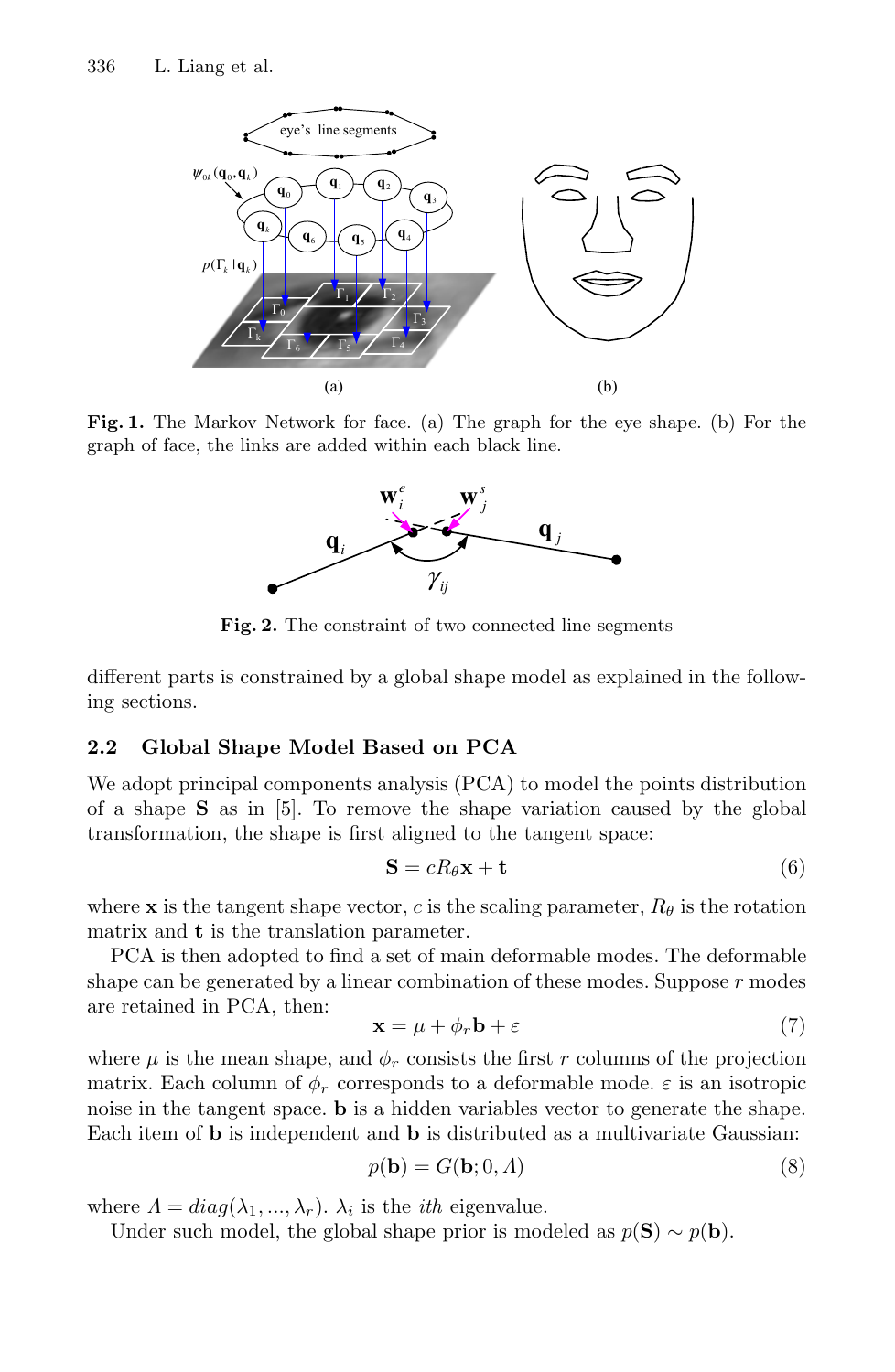#### **2.3 An Integrated Model**

In our integrated model, a deformable shape is parameterized by the hidden variable **b**, the pose parameters  $\Theta = (c, \theta, \mathbf{t})$  and the positions of the line segments  $\mathbf{Q} = \{q_i\}$ . Given an observation image I, we want to maximize the following posterior  $p(\mathbf{b}, \Theta, \mathbf{Q}|I)$  to get the optimal shape. Notice that given **Q**, **b** and  $\Theta$ can be considered as independent of  $I$ , thus

$$
p(\mathbf{b}, \Theta, \mathbf{Q}|I) \propto p(\mathbf{b}, \Theta | \mathbf{Q}) p(\mathbf{Q}|I)
$$
\n(9)

 $p(\mathbf{Q}|I)$  is defined in Equation (5), and the likelihood and low level's shape prior are factorized in this part. The final shape **S** can be easily got from **Q** by setting the position of one point  $s_i$  as the average position of the connected segments' endpoints, which can be written as  $S = TQ$ , so  $p(b, \Theta|Q)$  can be evaluated as  $p(\mathbf{b}, \Theta | T\mathbf{Q})$ , which is:

$$
p(\mathbf{b}, \Theta | \mathbf{Q}) \propto p(T\mathbf{Q} | \mathbf{b}, \Theta) p(\mathbf{b})
$$
\n(10)

Maximizing the posterior equation (9) is equal to minimizing the following energy:

$$
E = \lambda E_p + E_{mn} \tag{11}
$$

where

$$
E_p = -\log p(\mathbf{b}, \Theta | \mathbf{Q})\tag{12}
$$

$$
E_{mn} = -\log p(\mathbf{Q}|I) \tag{13}
$$

 $\lambda$  is a weighting parameter to balance the strength of the global shape prior and the Markov Network.

Based on this integrated model, the local and global shape constraints are imposed by Markov Network and the global PCA model respectively. The local structure constraints make the feature points more consistent with the image observation and robust to the local noise, thus a more accurate result can be achieved. And the global shape constraint regularizes the globally unreasonable shape to obtain a more stable result.

Besides, in order to make the inference more efficient, we adopt a hierarchical shape model similar to [7]: the shape resolution changes from coarse to fine corresponding to a Gaussian pyramid of the image. The located coarse shape is used to initialize the search for a finer shape in the higher resolution image.

**Hierarchical Shape Model.** Suppose  $S_l$  is the shape at the resolution level l and  $S_{l+1}$  is the shape at the coarser resolution level  $l+1$ , we model the conditional distribution  $p(\mathbf{S}_l|\mathbf{S}_{l+1})$  as a Gaussian, as in [7]. Given the located coarse shape  $S_{l+1}$ , we initialize the finer shape  $S_l$  as:

$$
\mathbf{S}_l^0 = \max_{\mathbf{S}_l} p(\mathbf{S}_l | \mathbf{S}_{l+1}).
$$
\n(14)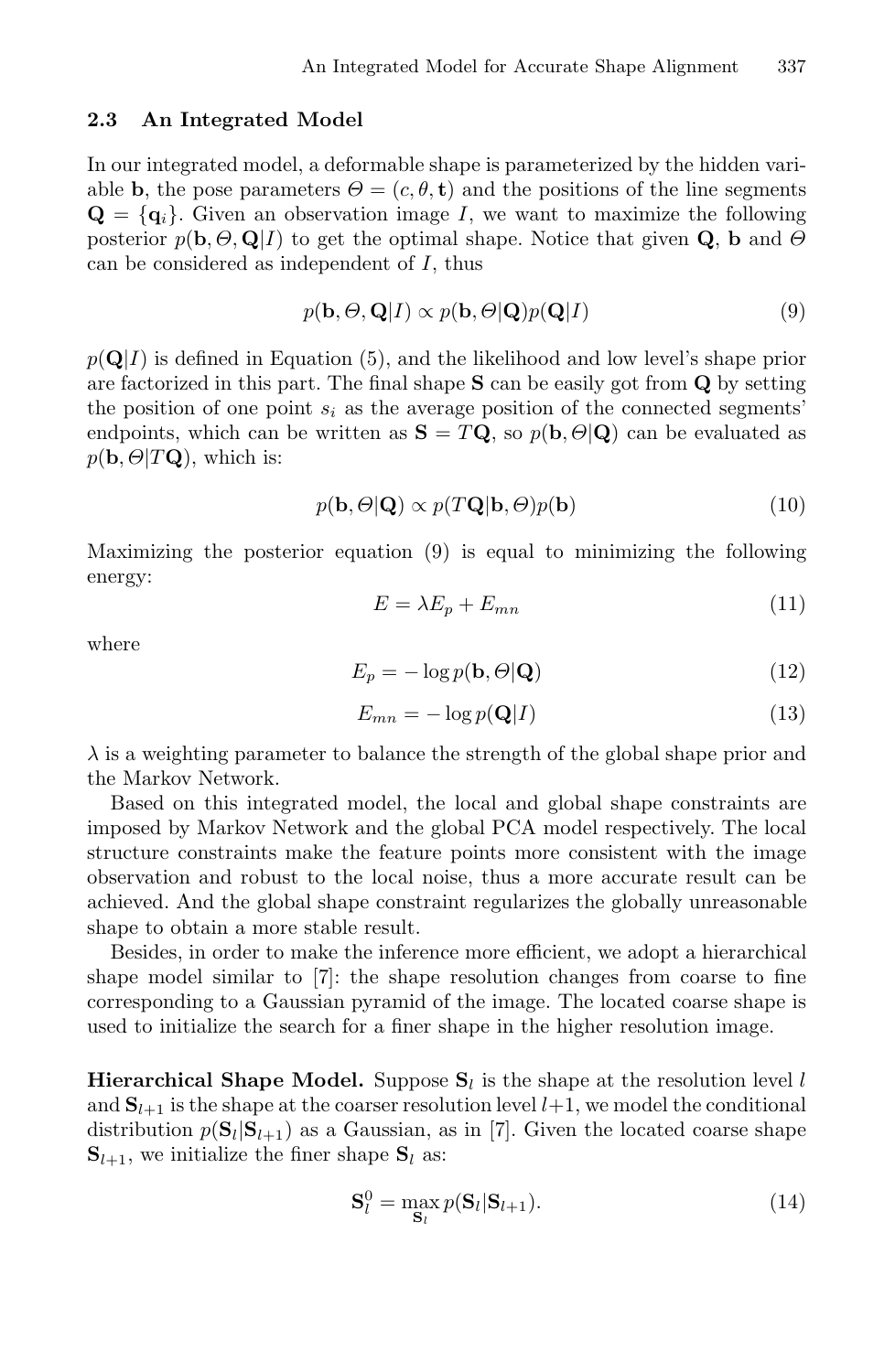# **3 Shape Alignment by the Two-Level Shape Model**

To find the optimal shape which minimizes the energy Equation (11), we update the shape to minimize  $E_{mn}$  and  $E_p$  iteratively. To minimize  $E_p$ , the previous methods such as [5] usually place the regularized shape at a mean position with the minimal sum of points distance to the shape obtained in the  $E_{mn}$ minimization step. Thus some points that have already converged to the good positions will be dragged away by those "bad" points. Also, although some "bad" points are regularized in the  $E_p$  minimization step, they may fall into the same false positions again in the next  $E_{mn}$  minimization step.

In order to solve these problems, we propose a new iterative optimization strategy. To avoid a decrease of the accuracy during the  $E_p$  minimization step, a constrained regularization algorithm is proposed to detect and keep the "good" points. Also to prevent the search from falling into the same mistake twice, the information from the global shape model is fed back to the next  $E_{mn}$  minimization step by recording the "bad" areas. Such optimization strategy helps to achieve more accurate and robust alignment result.

#### **3.1 Alignment Algorithm Overview**

We design a multi-resolution iterative search strategy to find the optimal shape. For searching at resolution level l, the algorithm is summarized as follows:

- 1. Given a located coarse shape  $S_{l+1}$ , initialize the finer shape  $S_l^0$  by Equation  $(14);$
- 2. In the neighboring region of current shape  $S_l^t$ , find the optimal line segments set  $\mathbf{Q}_l^t$  to minimize the  $E_{mn}$  in Equation (13), see subsection 3.2;
- 3. Update the global shape and pose parameters  $\{\mathbf{b}, \Theta\}$  to fit  $\mathbf{Q}_l^t$  using constrained regularization algorithm, and try to find a better shape  $\tilde{\mathbf{S}}_l^t$  with lower posterior energy in Equation (11), see subsection 3.3;
- 4. If a better shape  $\tilde{\mathbf{S}}_l^t$  is found:  $\mathbf{S}_l^t = \tilde{\mathbf{S}}_l^t$ , and also create the mask image for guiding the distribution of Markov Network states. Else,  $S_t^t = TQ_t^t$ , and repeat until convergence, see subsection 3.4.

The algorithm is converged if the posterior energy of current step is larger than the previous step, i.e.  $E(S_l^t) > E(S_l^{t-1})$ , or the changing is small enough, i.e.  $E(\mathbf{S}_l^t) - E(\mathbf{S}_l^{t-1}) < \delta$ .

#### **3.2 Local Search by Markov Network**

Given the current shape  $S_l^t$ , we first discretize the state space of the Markov Network in the neighbor of  $\mathbf{S}_{l}^{t}$ . Then for an open curve, such as the facial contour, we adopt DP to find the optimal solution which is very efficient. For a closed curve, such as the eye part, we use loopy belief propagation (BP) [12] which produces excellent empirical results for a graph containing loops [13].

To make the inference more efficient, we generate an efficient state set by pruning states according to the strength of the local likelihood, then generating new possible states based on the Markovian property.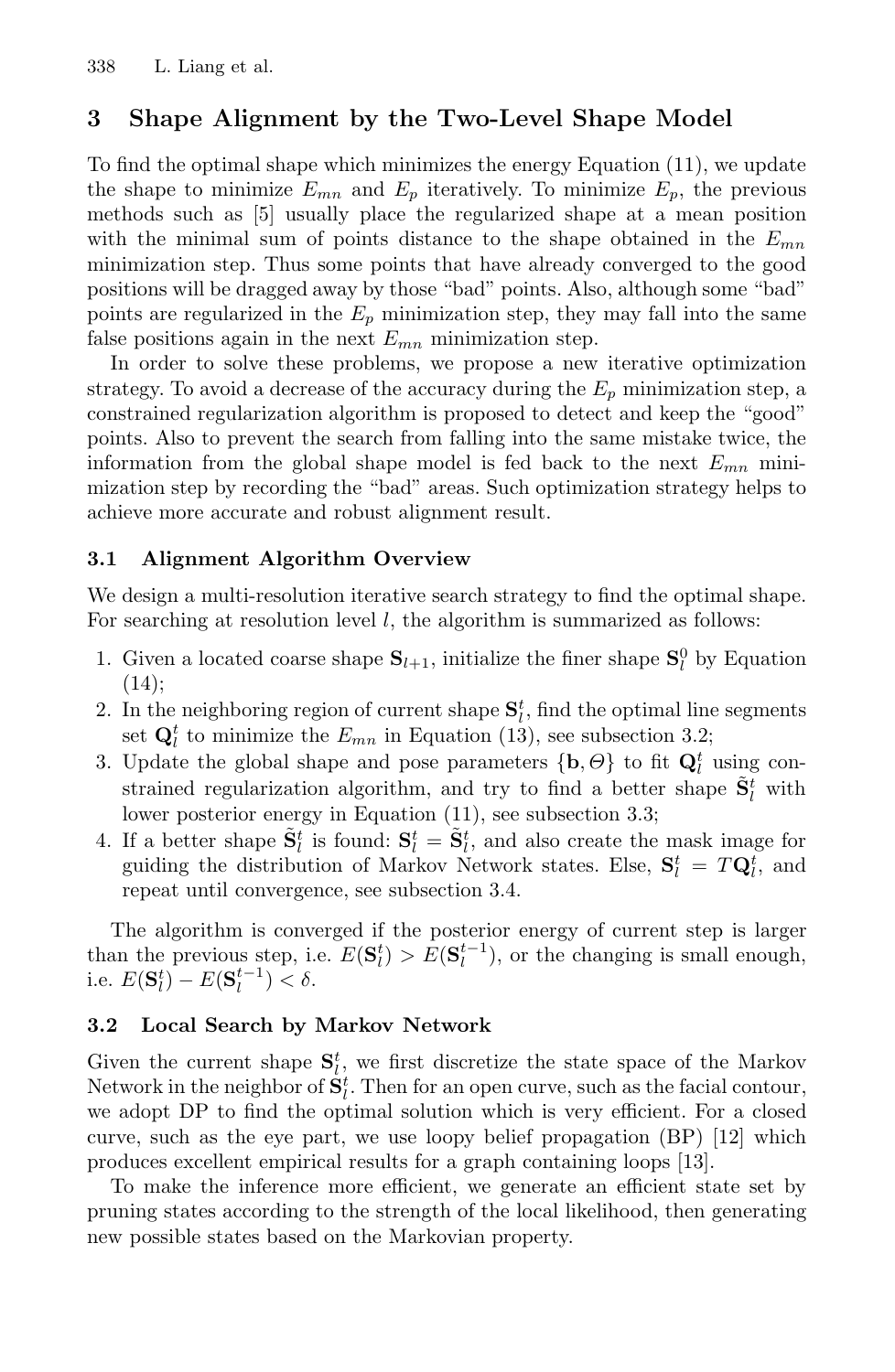In more details, as shown in Figure 3, inspired by ASM [5], we distribute the possible states along the profiles of  $S_l^t$ . Then we select the states from coarse to fine: the line segments connecting the profile points sampled at a larger step are tested first and those with strong local likelihood are selected. Then we select stronger ones in the neighborhood of the kept line segments.

States pruning based on local likelihood does not consider the relationship between one node and its neighbors, thus some key states may be missed. As shown in Figure 3, if the two green states are selected for  $\mathbf{q}_{i-1}$  and  $\mathbf{q}_{i+1}$ , but the red one of **q**<sup>i</sup> connecting them is not selected, we cannot find a good solution. So we add new possible states based on the Markovian property: for a node **q**i, given the states of its neighbors, we add the connections with a large enough potential as the new states of  $q_i$ . Based on the above states discretization mechanism, 15 states kept for each node are enough for inference, which makes the algorithm more efficient.

Local search by the Markov Network will make the algorithm more robust to local noise. As shown in Figure 4, in the previous approaches [5][6], each feature point is moved independently. The problem is that although some points have moved to good positions, the final shape will still be dragged to a bad position after the regularization because of those bad points, as shown in Figure 4 (b)



**Fig. 3.** Generate Markov Network states. The black line (most thick black line in printed version) is the current shape  $S_t^t$ .  $\mathbf{q}_i, \mathbf{q}_{i-1}, \mathbf{q}_{i+1}$  are linked Markov Network nodes. The pink line segments (3 line segments starting from the same point) are semenodes. The pink line segments (3 line segments starting from the same point) are some candidate states of **<sup>q</sup>**<sup>i</sup>. If the two green line segments (line segments up the **<sup>q</sup>**<sup>i</sup>−<sup>1</sup> and **q**<sub>i+1</sub>) are selected by  $\mathbf{q}_{i-1}$  and  $\mathbf{q}_{i+1}$ , the red line segment (line segment up the  $\mathbf{q}_i$ ) should be added to  $q_i$  for inference.



**Fig. 4.** Comparing the result of one step local search by Markov Network with ASM's approach. The search is executed at the low resolution  $(64x64)$  level with a  $\pm 4$  pixels search range along the shape profile for both methods. (a) The initial shape. (b) The result of ASM's approach. (c) The result of regularizing the shape of (b) with the shape model. (d) The result of local search by Markov Network. (e) The result of regularizing the shape of (d) in our constrained way.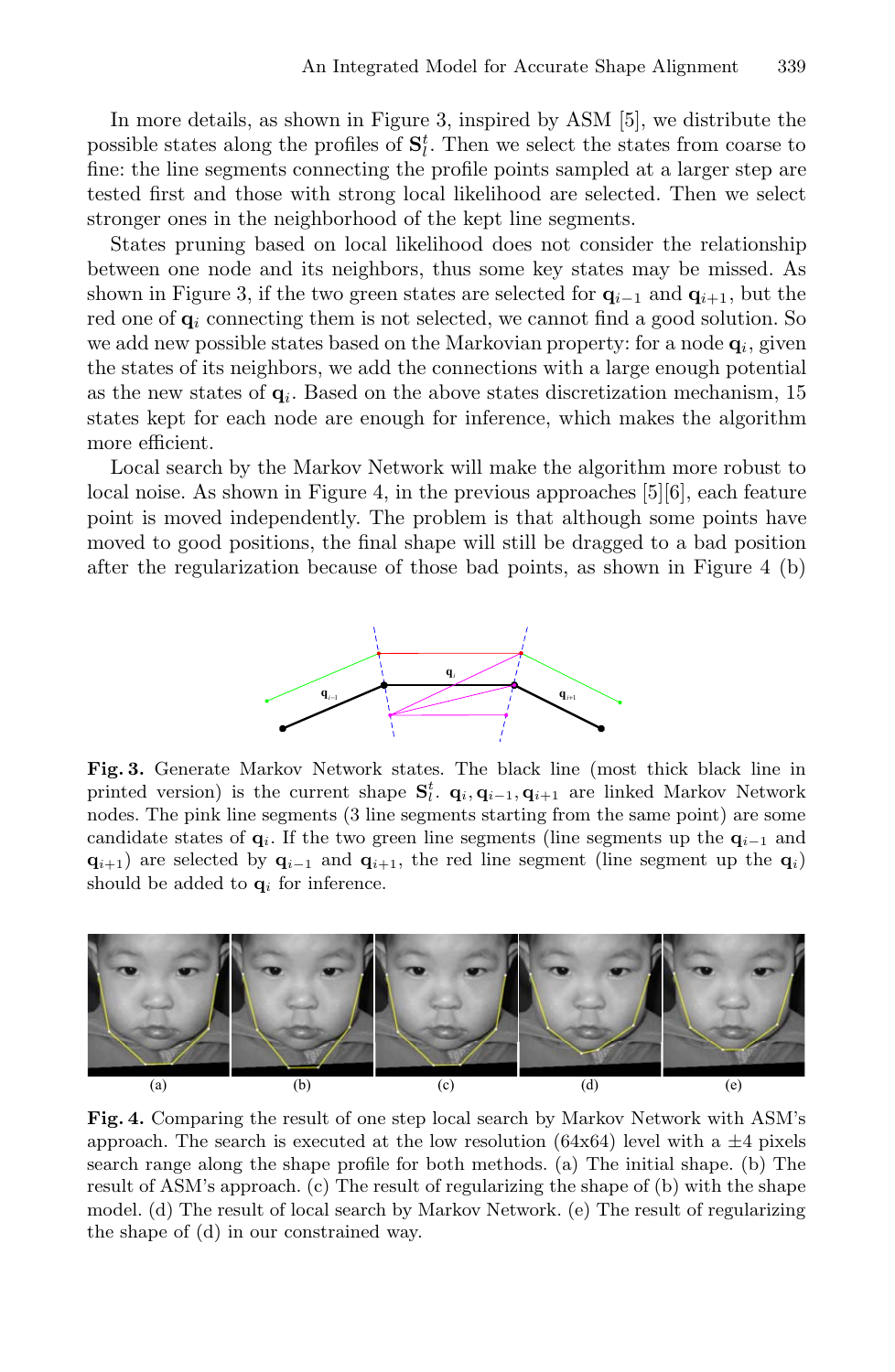and (c). As a result, a precise alignment result cannot be achieved. In our integrated model, by distributing the shape prior into the nodes of the Markov Network, the movement of one point is affected by the local image observation and the messages from its neighbors together, thus if the strength of the good points are strong enough, other points can be dragged away from the bad areas, as shown in Figure 4 (d) and (e). From our experiments, in many cases our algorithm can drag the shape out of local minima and generate a more precise result.

#### **3.3 Constrained Regularization**

Only minimizing  $E_{mn}$  can not guarantee a globally reasonable shape, especially when a strong edge appears nearby the ground truth, as shown in Figure 6 (a). Given the shape **S**<sup>∗</sup> obtained by Markov network inference, we expect the regularization of **S**<sup>∗</sup> will drag the "bad" points toward the better positions and maintain the positions of those "good" points. However, directly minimizing  $E_p$ as in ASM [5] does not meet this expectation. Some "good" points are dragged away as shown in Figure 6 (b). As a result,  $E_p$  is minimized but  $E_{mn}$  becomes much larger. To solve this problem we propose a constrained regularization algorithm . The key idea is to select some points of **S**<sup>∗</sup> that need to be fixed, then add these constraints during  $E_p$  minimization step.

We formulate Equation (12) more clearly:

$$
E_p = \Delta^T \Sigma_l^{-1} \Delta + \mathbf{b}^T \Sigma_b^{-1} \mathbf{b}
$$
 (15)

where  $\Delta = \mathbf{S}^* - (cR_\theta \mathbf{x} + \mathbf{t}), \mathbf{x} = \mu + \phi_r \mathbf{b}$ . We add constrains by the likelihood variance matrix  $\Sigma_l = diag(\sigma_1^2, \sigma_2^2, ..., \sigma_N^2)$ .  $\sigma_i$  is set as a smaller value, if the corresponding point needs to be constrained. To find the optimal  ${\bf b}, c, \theta, {\bf t}$ , we adopt EM algorithm as [6].

To explain how we add constraints, we define the local energy of a feature point  $s_i$  first. Denoting  ${\{\mathbf{q}_k^i\}}_{k=1}^n$  as the line segments connecting to point  $s_i$ , the local energy is defined as the mean of these line segments' likelihoods and their potentials:

$$
e(s_i) = -\frac{1}{n} \sum_{k} \log p(T_k | \mathbf{q}_k^i) - \frac{1}{m} \sum_{k,j} \log \psi_{kj}(\mathbf{q}_k^i, \mathbf{q}_j^i)
$$
(16)

Potential  $\psi_{kj}(\mathbf{q}_k^i, \mathbf{q}_j^i)$  is defined as in Equation (3). m is the number of added potentials.

To add the constraints, we first minimize Equation (15) without any constraint (set  $\sigma_i$  as the same value) and denote the regularized shape as  $S_0$ . Then we calculate the changing ratio of the local energy of each point:  $\Delta e_i = (e(s_i^0)$  $e(s_i^*)/e(s_i^*)$ . It's obvious that when  $\Delta e_i \leq 0$ , the points are moved to a better location and need not to be constrained, while when  $\Delta e_i > 0$ , the points may be moved to a worse location, and the larger  $\Delta e_i$  is, the priority to constrain this point is higher. So we query those points with  $\Delta e_i > 0$  in the order of  $\Delta e_i$  from large to small, then test which point to be constrained following this order.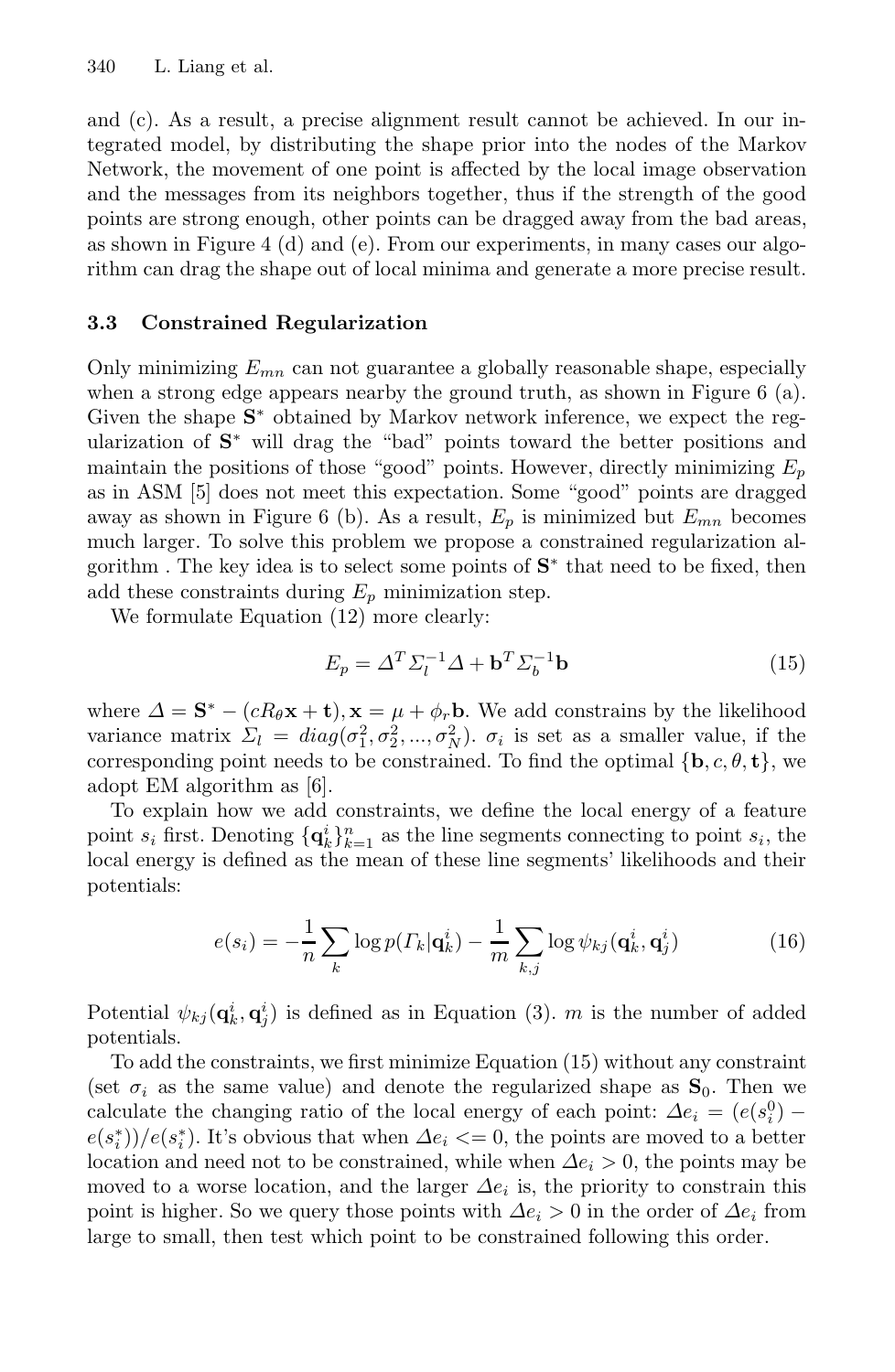To guarantee that the added constraint will drag the whole shape to a better location, we accept the constraint only when the shape's energy  $E(S_t)$  becomes lower, where  $E(\cdot)$  is defined as Equation (11). If one constraint point is accepted, we re-order the points based on the local energy changes between current  $S_t$  and the Markov Network result **S**∗. The algorithm is summarized in Figure 5.

Given the shape **S**<sup>∗</sup> from Markov Network, the minimal energy  $E_{min} = E(\mathbf{S}^*)$ , the optimal shape  $\tilde{S} = S^*$ , the constraint marks of all points:  $\{b_i = false\}$ , the likelihood variance  $\Sigma_l = diag(1, 1, ..., 1), v_k$  is the point index,  $\{v_k\}$  is the points order.

- 1. Set  $\Sigma_l: \sigma_i = 0.01$  if  $b_i = true$ , minimize Equation (15) to find an optimal shape  $S_t$
- 2. Evaluate the shape energy  $E(\mathbf{S}_t)$ . If  $E(\mathbf{S}_t) < E_{min}$ : set  $\mathbf{S} = \mathbf{S}_t, E_{min} = E(\mathbf{S}_t)$ else: set  $b_{v_k} = false, b_{v_{k+1}} = true$ , goto 1.
- 3. Calculate the local energy changes:  $\{\Delta e_i\}$ , update the points order  $\{v_k\}$ , Set  $b_{v_0} = true$ , goto 1.
- 4. Repeat the above process, until the allowed maximum tested points number has achieved

**Fig. 5.** Constrained Regularization Algorithm

Figure 6 (b) and (c) shows the procedure of constrained regularization. Our algorithm can generate reasonable shape while keeping the positions of those good points.

#### **3.4 Guiding the Distribution of Markov Network States**

After the regularization, if a better shape  $\tilde{S}^t$  is found, this suggests that some parts of the Markov Network result  $\mathbf{Q}^t$  is really bad to make the shape deviates the global shape prior. To prevent the Markov Network from getting stuck into the same mistake in the next local search step, we generate a mask image that



**Fig. 6.** The procedure of constrained regularization and guiding Markov Network states distribution. The yellow shape (white shape in printed version) is the result of Markov Network. The dark blue shape (black shape in printed version) is the result after regularization. (a) The result after one step Markov Network local search. (b) Regularization without constraints. (c) Regularization with constraints. (d) The states are forbidden to distribute in the red area (thick gray line in printed version). (e) After pruning the states in the blue area in (d), the result of Markov Network is much better.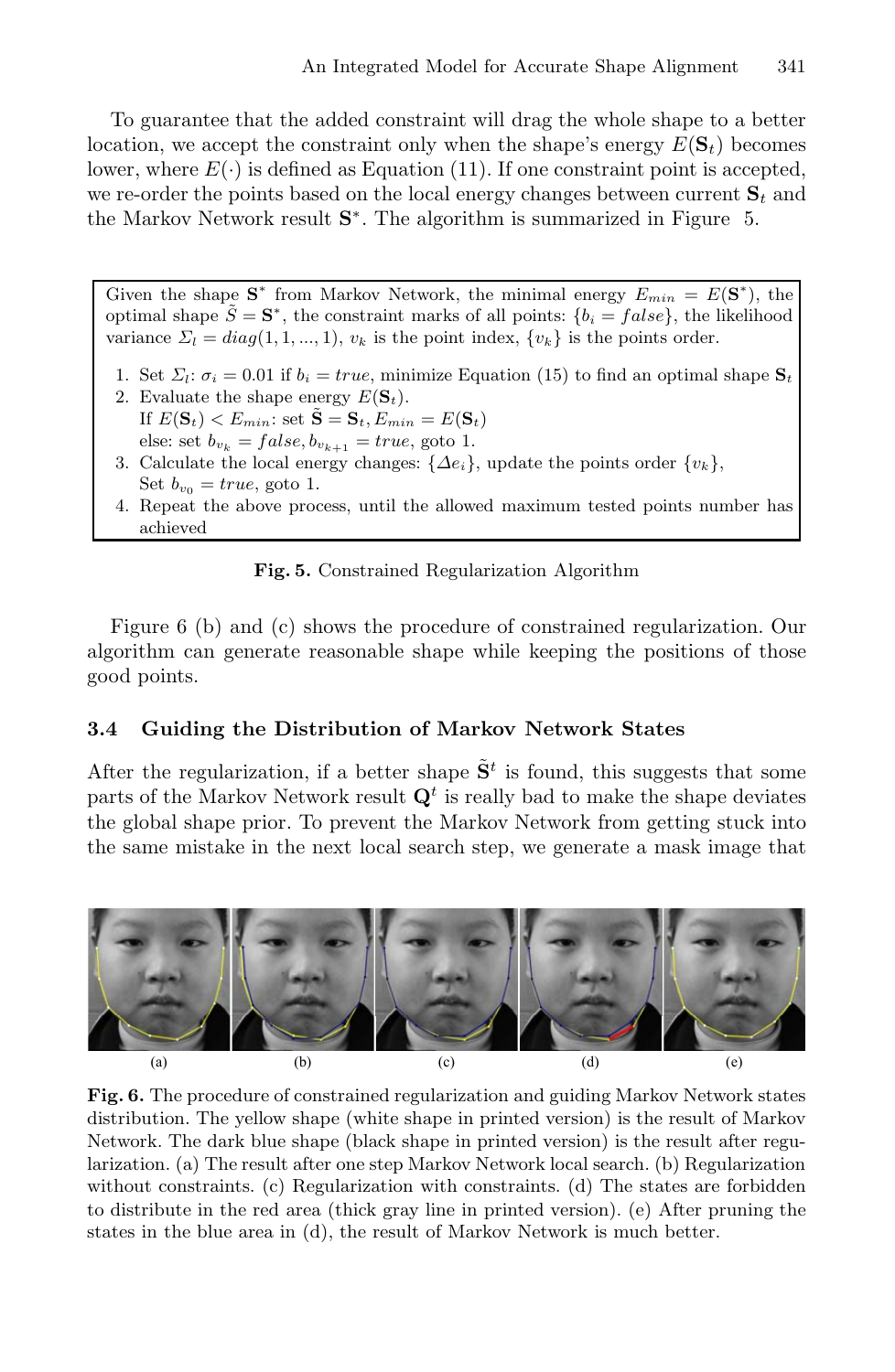points out the danger regions. Then we prune those states that mostly drop into the marked regions.

To mask the danger regions, we first calculate the distance of each line segment  $\mathbf{q}_i^t$  to the better shape  $\tilde{\mathbf{S}}^t$ . Then if one line segment's distance is much larger than the mean distance, which shows that its location is really bad, we will draw it as a line with a certain width on the mask image, as shown in Figure 6 (d). Since after the constrained regularization, the shape  $\tilde{S}^t$  fits the good points quite well, detecting the bad line segments by this simple method is robust. By preventing the states from dropping into the detected wrong regions, the Markov Network will converge to the right position, see in Figure 6 (e).

### **4 Experiments**

In this section, we apply the integrated shape model for face alignment and compare it with BTSM [6] and demonstrate that our algorithm improves accuracy greatly. The reason for comparing with BTSM is that it is an improvement of the classic ASM algorithm and extensive experiments have demonstrated its good performance in the context of face alignment.

To compare the accuracy of the two algorithms we use a set of child face images with size of  $512 \times 512$  and divide the data set into 428 images for training and 350 images for testing. Each image contains a face with a size ranging from  $270 \times 270$ to  $330 \times 330$ . A total of 87 feature points are manually labeled on each image for both the training and testing data sets. This data set contains the photos of children from 2 to 15 years old with different expressions. Thus the face shape variance is large. Consequently, although the images have good quality, the data set is still difficult for precise alignment.

In our hierarchical search scheme, a four-level Gaussian pyramid is built by repeated sub-sampling. For each image layer from coarse to fine, the corresponding face shape contains 28, 37, 57, 87 feature points respectively. For each test image, an initial shape is generated by randomly rotating (from  $-20°$  to  $20°$ ) and scaling (from 0.9 to 1.1) the mean shape of the training set, and it is fed into the two algorithms.

To quantitatively evaluate the accuracy of the algorithm, we calculate the estimation error by a curve difference measurement. Defining  $D_k$  as the distance of one point  $P_k$  of the searched shape to its corresponding ground true curve as explained in Figure  $7(a)$ , the estimation error is calculated as:

$$
dist(A)_j = \sum_{k=1}^N D_k^A \tag{17}
$$

where  $dist(A)_i$  denotes the estimation error of algorithm A on the image j, and N is the number of feature points. For those closed sub-parts such as the eyes, brows and mouth, we break one closed contour into two open curves as shown in Figure 7(b). Comparing with the error measurement by summarizing the distance between searched point and annotated point, such a curve measurement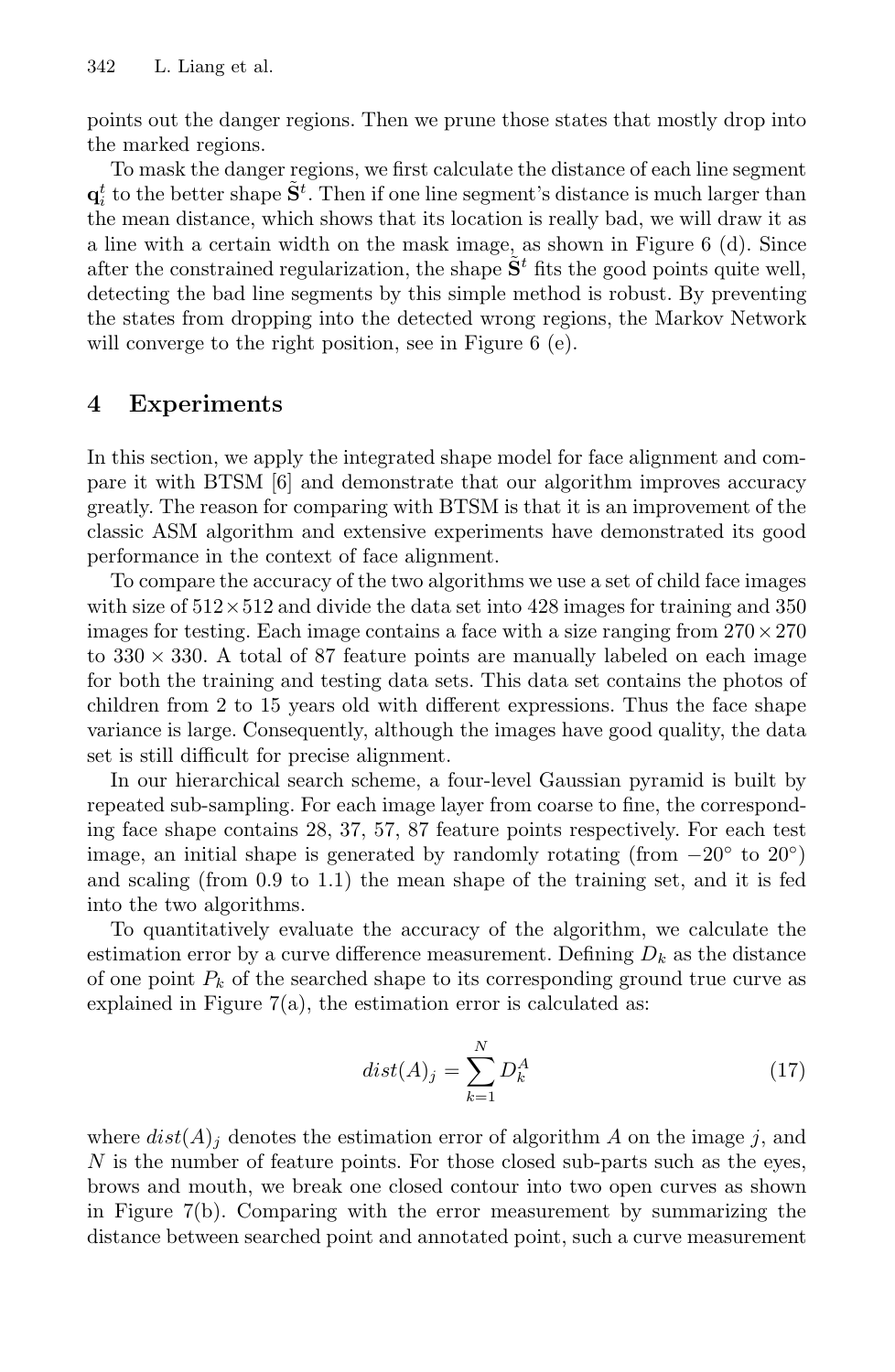

**Fig. 7.** Illustration for shape distance definition. (a) For the point  $P_1$  of an open curve,  $D_1$  is defined as the minimum distance  $|P_1P_{10}|$ . For the endpoint  $P_2$ ,  $D_2$  is defined as the distance between two endpoints  $|P_2P_{20}|$ . (b) The closed contour is broken into two open curves to calculate the error.



**Fig. 8.** Comparison of the accuracy of our algorithm and BTSM for the whole facial shape (a), facial contour (b), the eyes (c) and the mouth  $(d)$ , respectively. The x-axis denotes the index  $j$  of test images and the y-axis denotes the difference of the estimation errors  $dist(BTSM)_j - dist(our algorithm)_j$ . Points above  $y = 0$  (blue stars) denote images with better accuracy by our algorithm and points below  $y = 0$  (red circles) are opposite.

is more reasonable for the comparison of alignment accuracy, because in many cases the fitted curves are almost the same although the positions of two sets of control points are different.

We have plotted  $j \sim dist(BTSM)_j - dist(our algorithm)_j$  in Figure 8(a) for the whole face alignment. It is shown that on 320 of 350 (91.4%) images, the search results of our algorithm are better than that of BTSM. Since a human is more sensitive to the alignment accuracy for facial contour, eyes and mouth, we also compare the accuracy of these three parts respectively. For the facial contour, the eyes and the mouth, 308(88.0%), 309(88.3%), 289(82.6%) of 350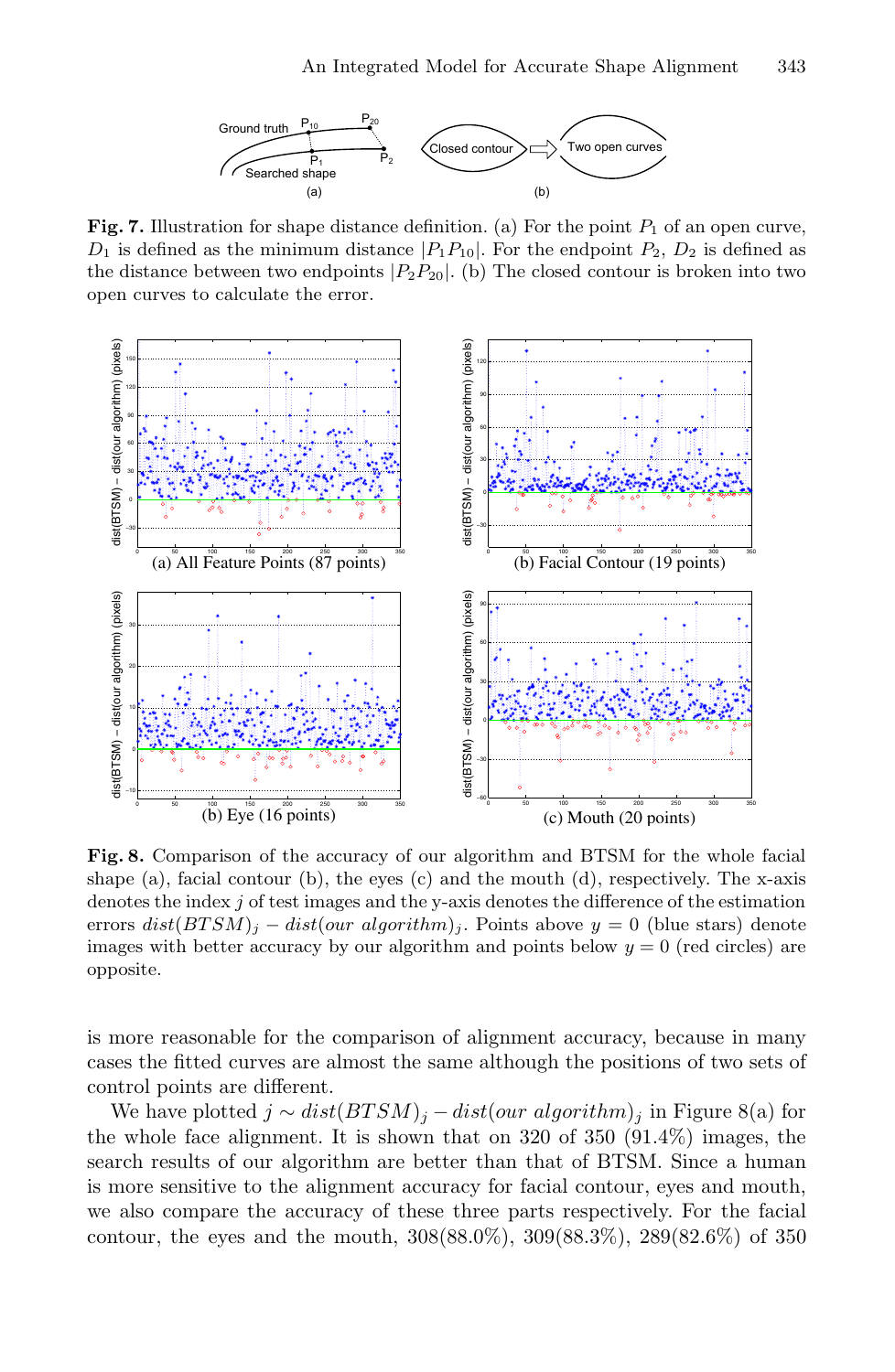

**Fig. 9.** Comparison of our algorithm and BTSM results. The first and third rows are our results, the second and fourth rows are BTSM results.



**Fig. 10.** Comparison of our algorithm and BTSM searching results for the mouth part. The first row is the mouth part cut from the test image, the second row is our results, and the third row is BTSM's results.

results of our algorithm are better than that of BTSM. As shown in Figure 8(b), 8(c) and 8(d), the improvement is distinct.

Figure 9 shows a set of searching results of our algorithm and BTSM. In the case that the facial contour or other facial sub-parts is largely variant from the average shape or there are wrinkles and shadings on the face, our algorithm can give more accurate results than BTSM. In many cases, BTSM can localize the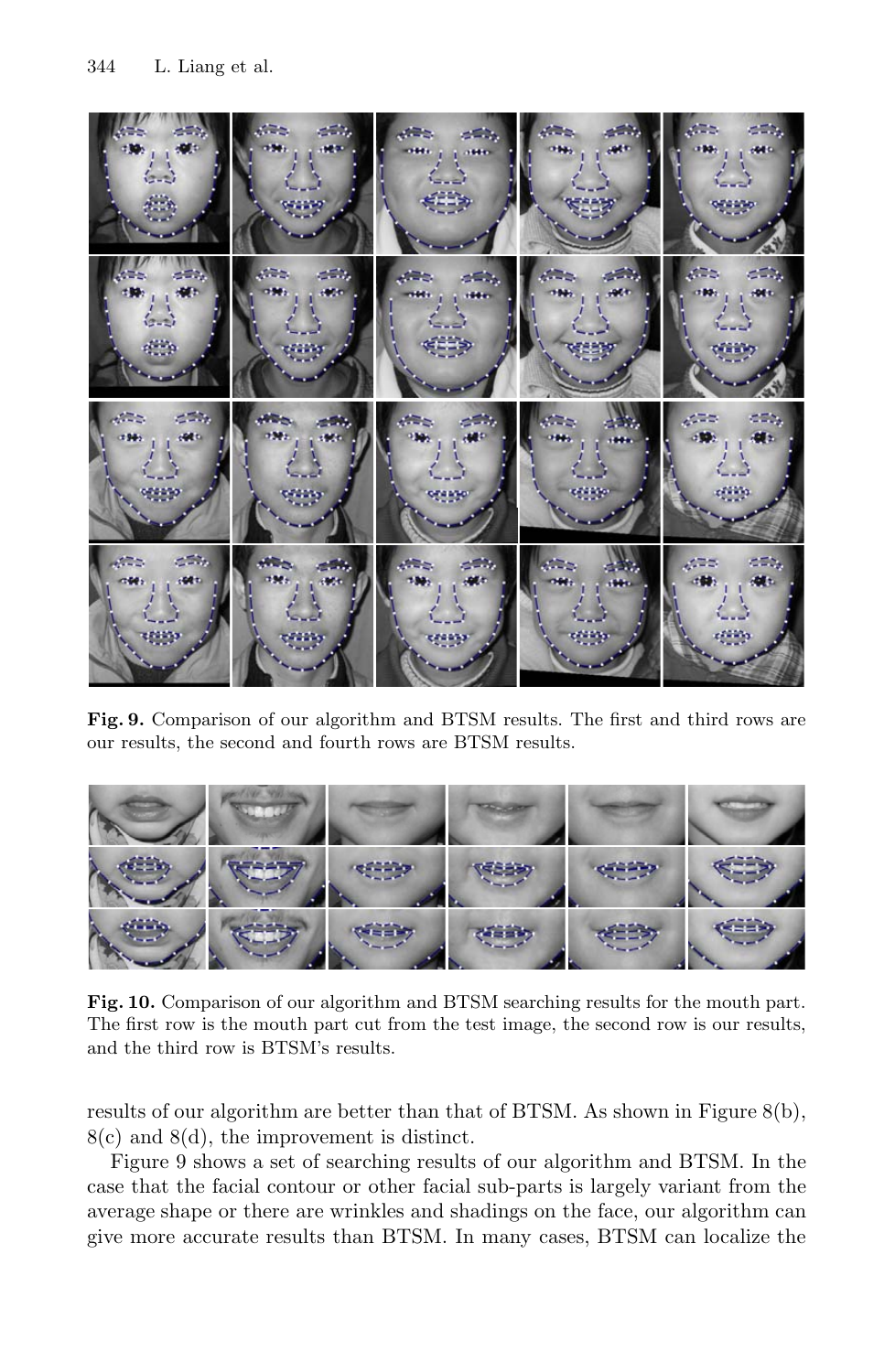

**Fig. 11.** Comparison of our algorithm and BTSM searching results for the eye part. First row is the eye part cut from the test image, the second row is our results, and the third row is BTSM's result.

whole face well, but when you look at each part closely, the results are often not accurate enough, as shown in Figure 10 and Figure 11, while our algorithm can get more accurate results.

## **5 Conclusion**

In this paper, we present an integrated model for accurate shape alignment. The low level shape model based on a Markov Network serves to align the feature points to the image clues more accurately, while the global shape model based on PCA guarantees the shape to be globally reasonable. Constrained regularization and the mask image for guiding the distribution of Markov Network states make the algorithm more effective and robust. We have compared our algorithm with BTSM and demonstrated its greatly improved accuracy.

## **References**

- 1. Thodberg, H.H., Rosholm, A.: Application of the active shape model in a commercial medical device for bone densitometry. In: BMVC, Manchester, UK (2001)
- 2. Zhang, T., Freedman, D.: Tracking objects using density matching and shape priors. In: ICCV, Nice, France (2003)
- 3. Hu, Y., Jiang, D., Yan, S., Zhang, L., Zhang, H.J.: Automatic 3d reconstruction for face recognition. In: FGR, Seoul, Korea (2004)
- 4. Liu, C., Zhu, S.C., Shum, H.Y.: Learning inhomogeneous gibbs model of faces by minimax entropy. In: IEEE Int'l Conf. on Computer Vision, Vancouver, Canada (2001)
- 5. Cootes, T.F., Taylor, C.J., Graham, J.: Active shape models their training and application. Computer Vision and Image Understanding **61** (1995) 38–59
- 6. Zhou, Y., Gu, L., Zhang, H.J.: Bayesian tangent shape model: Estimating shape and pose parameters via bayesian inference. In: IEEE Conf. on Computer Vision and Pattern Recognition, Madison, WI (2003)
- 7. Liu, C., Shum, H.Y., Zhang, C.: Hierarchical shape modeling for automatic face localization. In: Enropean Conf. on Computer Vision. (2002) 687–703
- 8. Cootes, T.F., Taylor, C.: A mixture model for representing shape variation. Image and Vision Computing **17**(8) (1999) 567–574